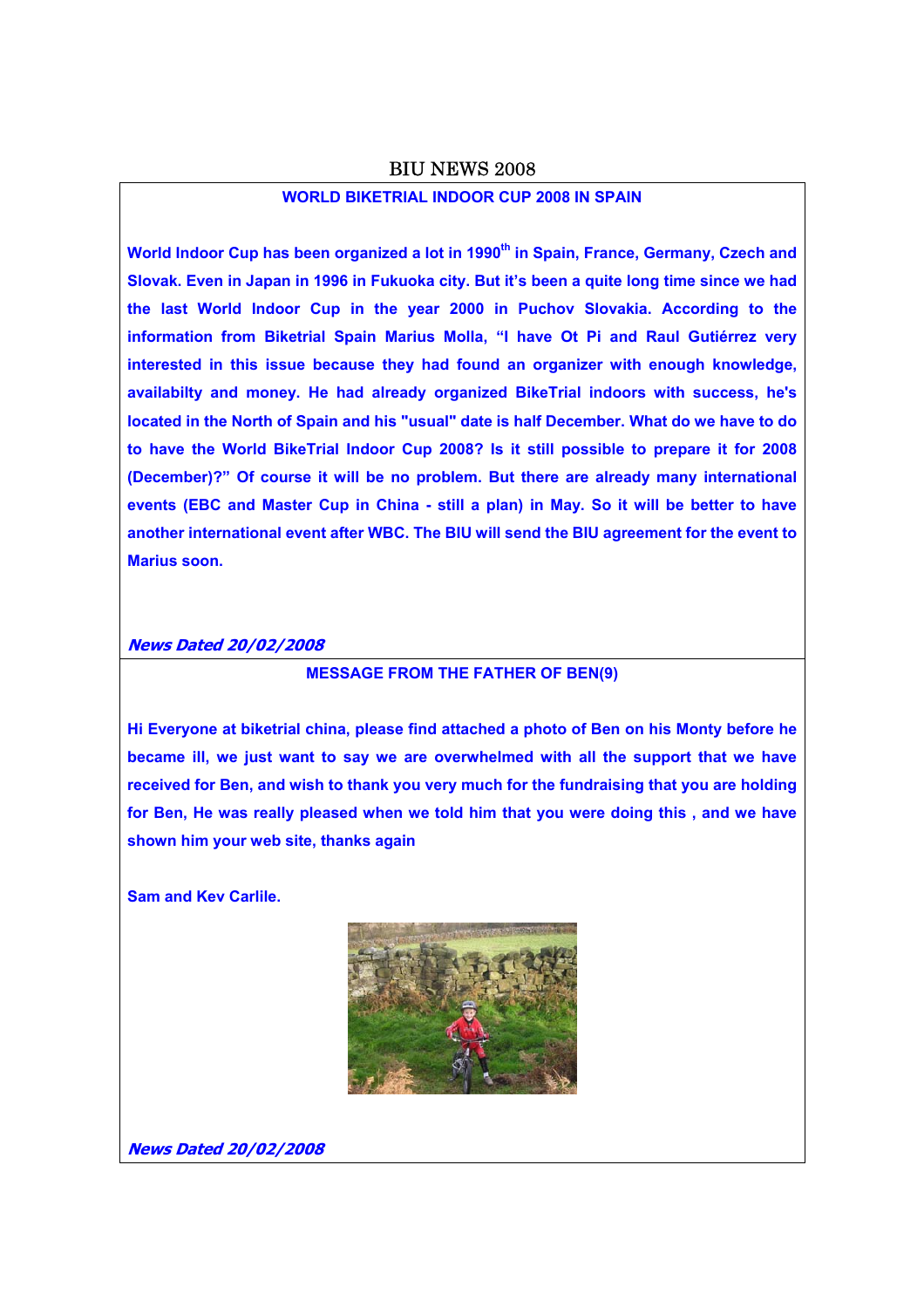### **NEWS FROM BARBARA(8)**

**We got information about Ben from Barbara that it is just one week before he takes radiotherapy for the movement of his legs. Barabara wrote us that "He seems very cheerful, although his father says that the treatment is making him very weak and tired. Although in a wheelchair, we are hoping that he will be well enough to attend the Easter Bunny Hop". Yes! We hope that too. Ben's father is thinking to send a video of Ben taken when he was fine. Thanks! Today a package form Jason has arrived to the BIU office. Thanks to Biketrial China! The BIU will try to find something more items till the end of this month, before sending it to Barbara.** 

**Let me ask you one more time. Put the event poster everywhere you can show it to people, please pray for his luck and Barbara is waiting for your any help. Thanks in advance!** 

#### **News Dated 19/02/2008**

## **EVENT IN CHINA(5)**

**A little bit more info about the west China event. Biketrial China, Jason Dou is planning MASTER CUP in west mountain area of China. Actually the government received 2 plans. One is from UCI (supported by Sport Council). And other one is from Jason/BIU (supported by Travel Corporation with the backgraound of government). It is depend up on the west China government. According to the latest news from Jason, "The Travel Corporation send the plan of Biketrial Master Cup to the government again to compete with the UCI, and seems there are still possibility for our event, they told me to just wait a week for the result".** 

#### **News Dated 18/02/2008**

# **LICENSE AND ENTRY FOR WBC**

**An Austrian rider Tomas Ohler asked us about license matter for 2008. He made entry after colosed 2nd deadline of entry (this was set for some countries with some entry problems) for 2007 WBC and we could not accept his entry that time. He is planning to taken part WBC this year. He wrote "As you might remember some misunderstandings happened last year, so I wanna discuss it a little earlier with you this year. Problem was that Austria does not have a BIU delegate as I'm the only rider here in Austria who wants to do the BIU worlds this year! I wanted to ask you how I can organise my license for the season 2008? Please let me know what we can do about it and where I can get it from".**